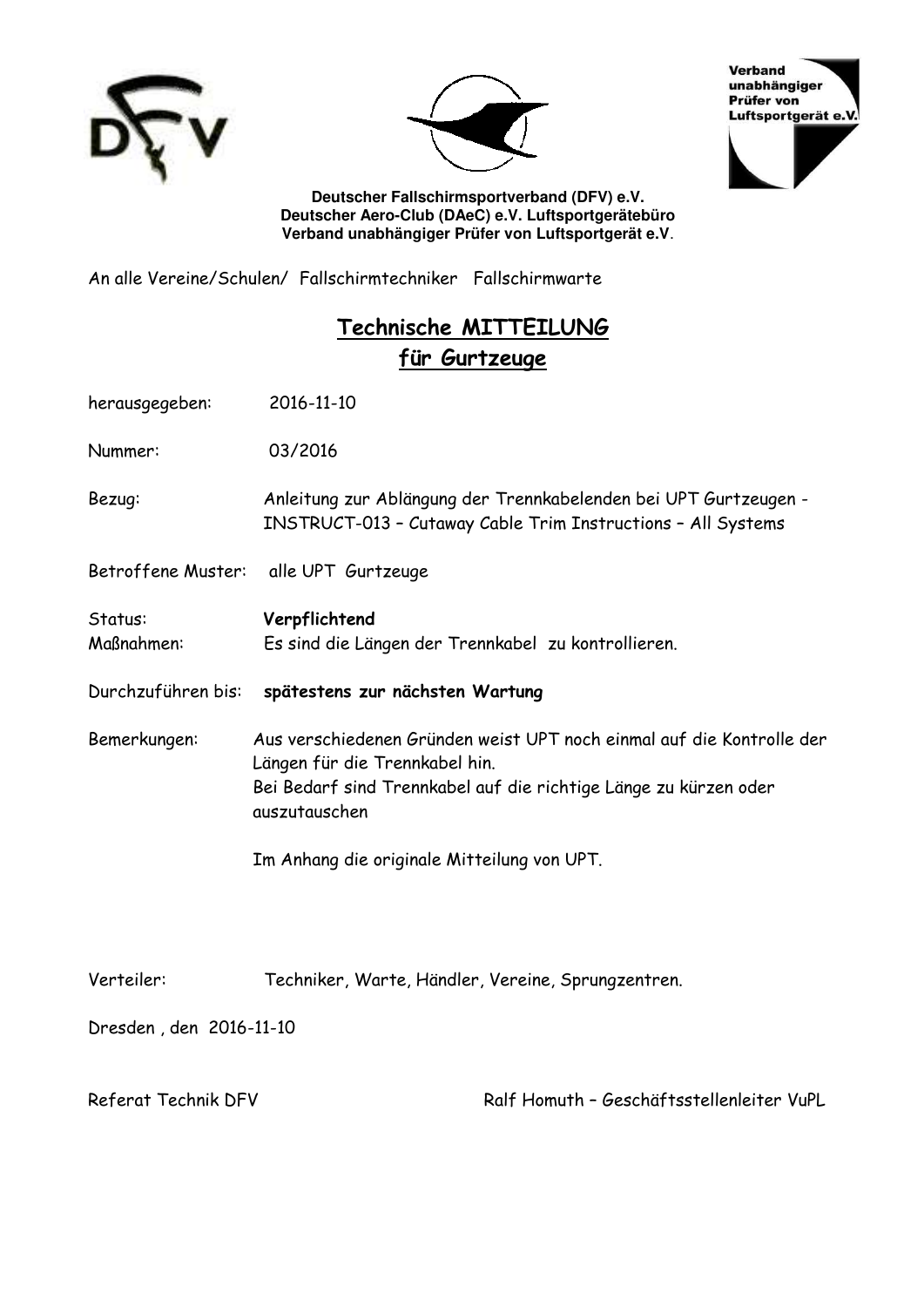# UNINSUREd UNITEd PARACHUTE TECHNOLOGIES, LLC.



1645 LEXINGTON AVENUE ♦ DELAND FL 32724-2106 ♦ TELEPHONE +1 386 756 7589 ♦ FAX +1 386 734 7537 WWW.UPTVECTOR.COM

*Deland, August 15 th 2016*

#### **To:** Whom it may concern

#### **Re: Break away cable lengths – UPT Vector sport containers**

In order to ensure a uniform configuration on UPT Vector sport containers, a change in the lengths of break away excess cable has been implemented for any future UPT sport containers not equipped with an RSL.

UPT containers fitted with RSL or Skyhook RSL are not included in the change, and remain the same as up until current date.

The correct lengths for any UPT container can be found in the following document, available on the UPT website:

**INSTRUCT-013 – [Cutaway Cable Trim Instructions –](http://uptvector.com/PDF/Support/Sport/CUTAWAY_CABLE_TRIM_INSTRUCTIONS_REV1.pdf) All Systems**

UPT Vector sport containers currently not equipped with an RSL, may maintain the old lengths (6.5" on both sides) and no change is necessary.

If a new breakaway handle is to be installed in the future, it must be trimmed to the lengths specified in the above document.

Kenneth Gajda

*Rigging Department Manager Uninsured United Parachute Technologies*

# Rigging DEPARTMENT

1645 LEXINGTON AVENUE ♦ DELAND FL 32724-2106 ♦ TELEPHONE +1 386 736 7471 ♦ FAX +1 386 734 7537 WWW.UPTVECTOR.COM

INFO-003 REV.0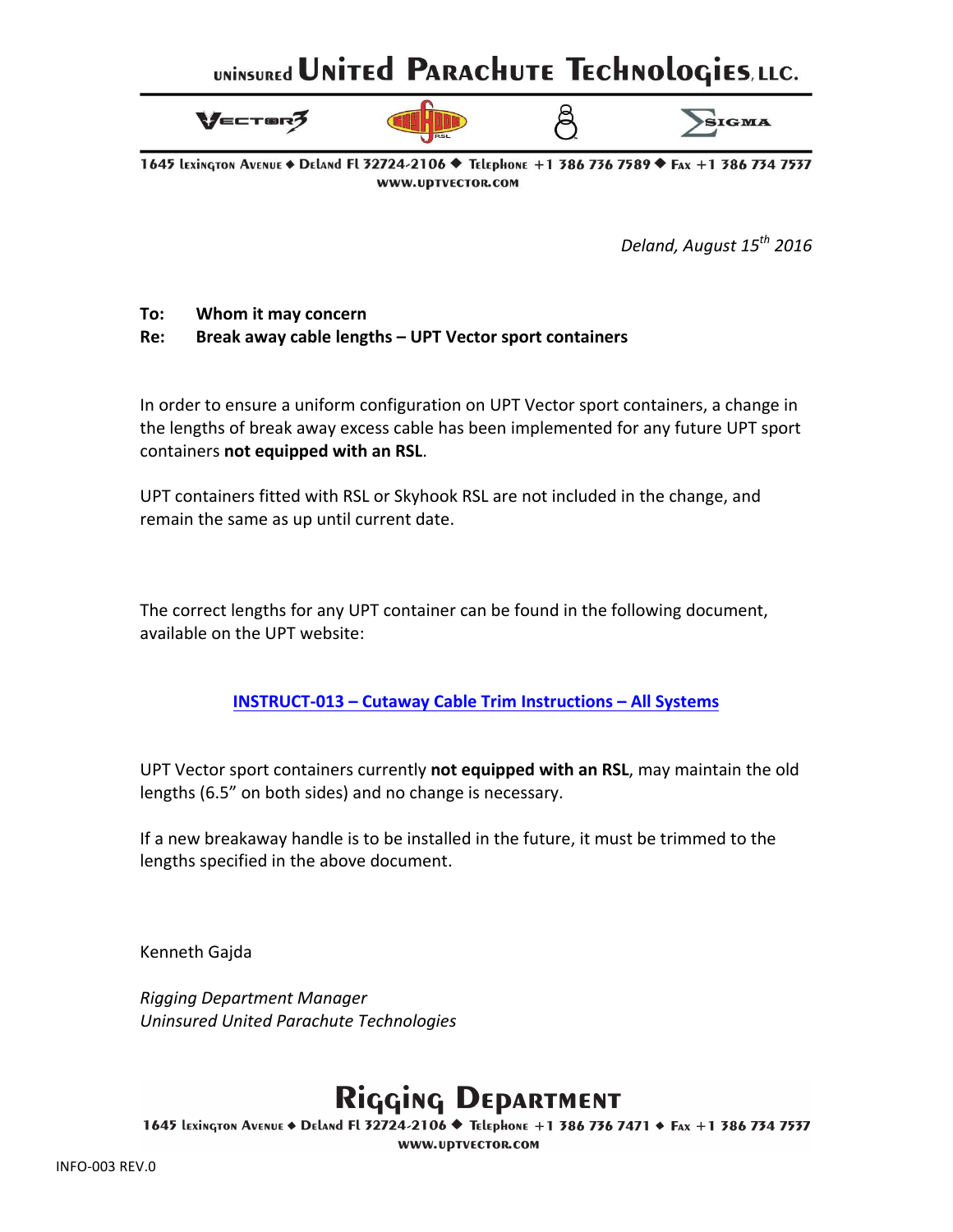

## Cutaway Cable Trim Instructions – All Systems





# **Engineering Department**

1645 Lexington Avenue + Deland Fl 32724-2106 → Telephone +1 386 736 7589 + Fax +1 386 734 7537 upт@upтvECTOR.COM ◆ www.upтvECTOR.COM INSTRUCT.CUTAWAY CABLE TRIM INSTRUCTIONS REV 2.doc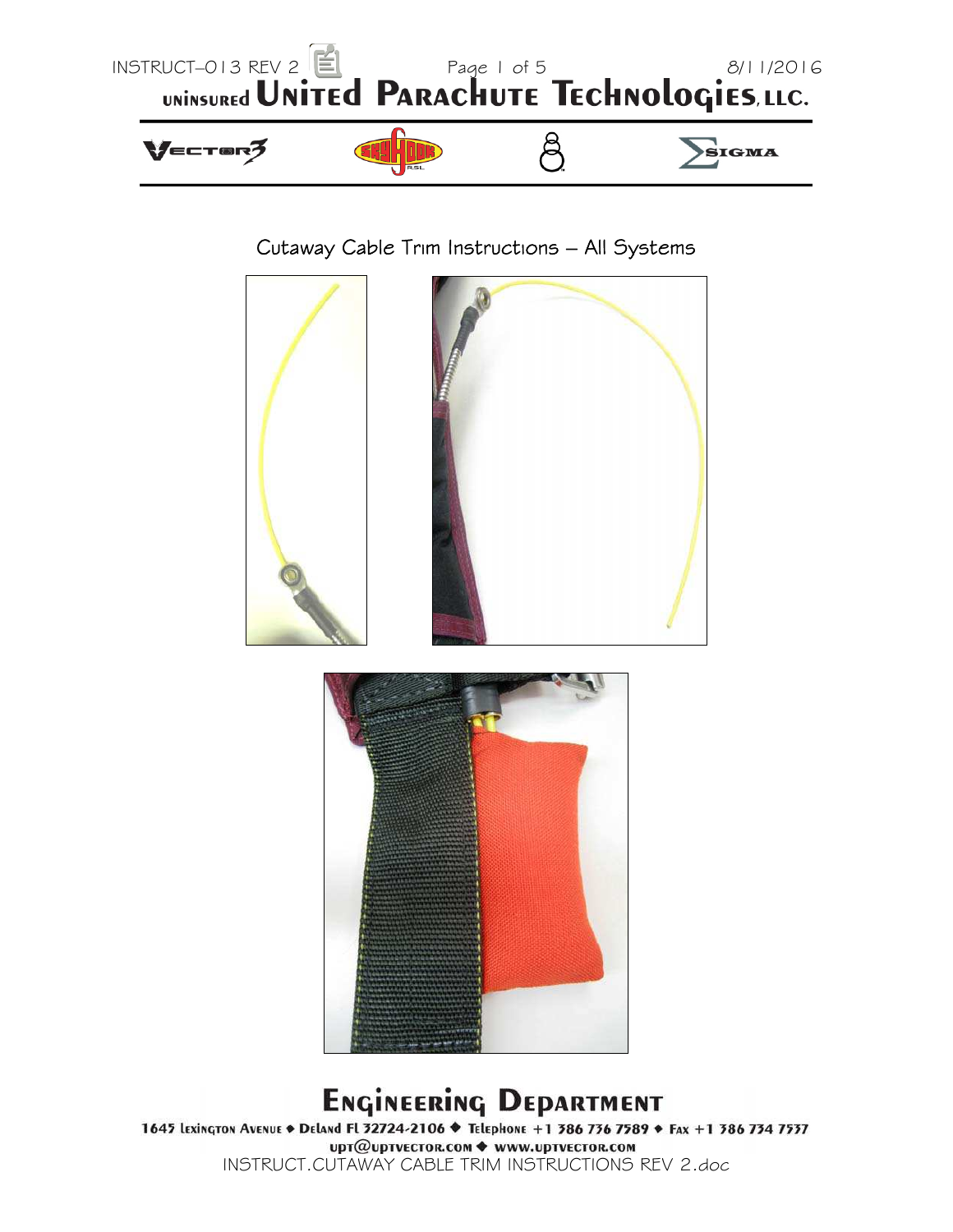Insure the cutaway handle Velcro is squarely mated to the main lift web Velcro.



Step 1

### Step 2

| CUTAWAY CABLE TRIM CHART    |                    |                  |
|-----------------------------|--------------------|------------------|
| Type                        | Right (short side) | Left (long side) |
| RSL-Sport<br>Non RSL- Sport | $7\frac{1}{2}$     | $5\frac{1}{2}$   |
| Sigma                       | $\beta$ "          | $\mathsf{G}$ "   |
| Military                    | $9\frac{1}{2}$     | Β                |
| Marines only<br>TS/MM       | $14"$ (OAL)        | 43" (OAL)        |
| TS/MM Load<br>Cell System   | $16"$ (OAL)        | 45" (OAL)        |

Refer to the trim chart #00029 for correct trim lengths.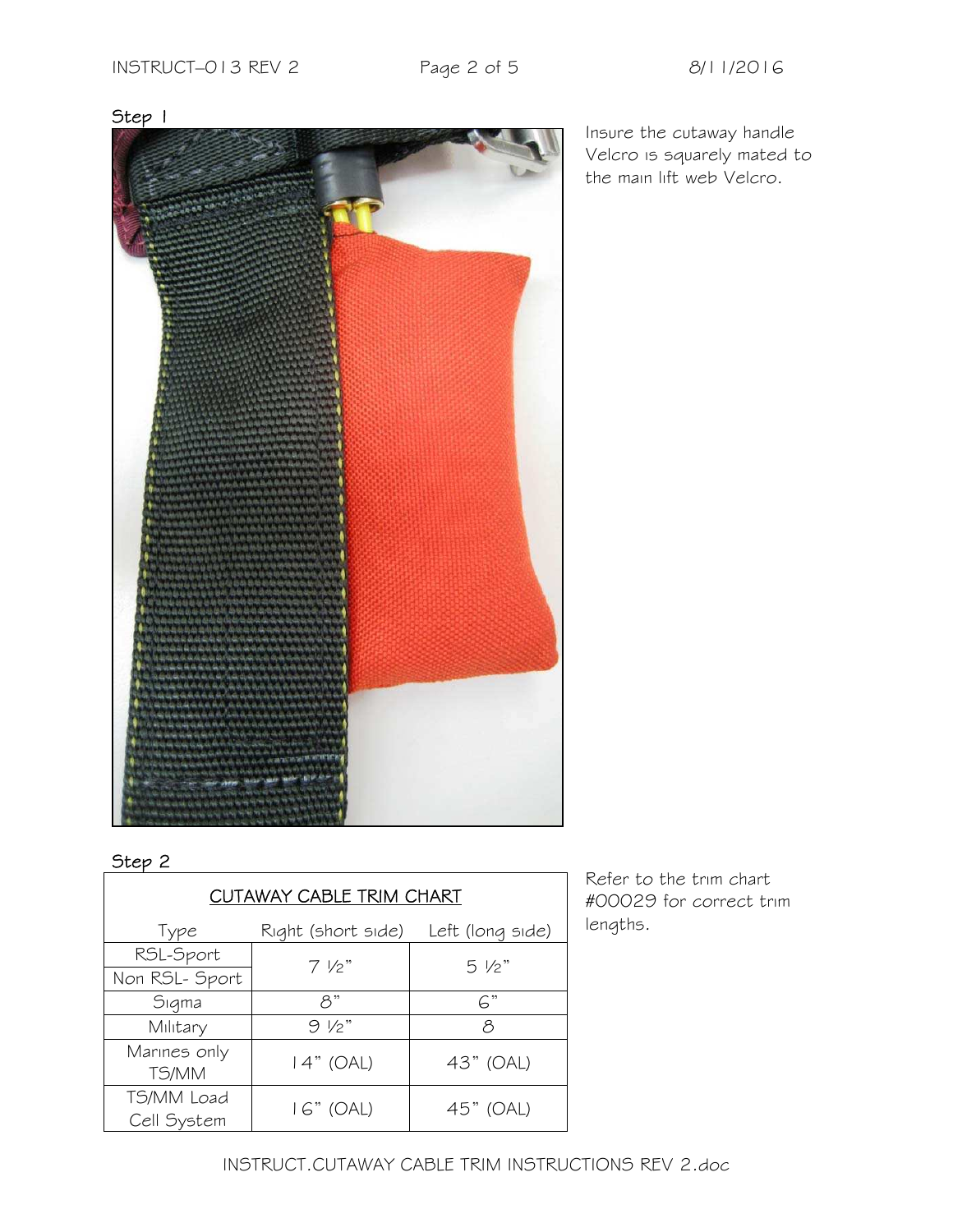#### Step 3a



Begin measuring where the cable comes out of the end fitting.

#### Step 3b



#### Step 4a



With appropriate cable cutters, snip to the correct length,

4b



INSTRUCT.CUTAWAY CABLE TRIM INSTRUCTIONS REV 2.doc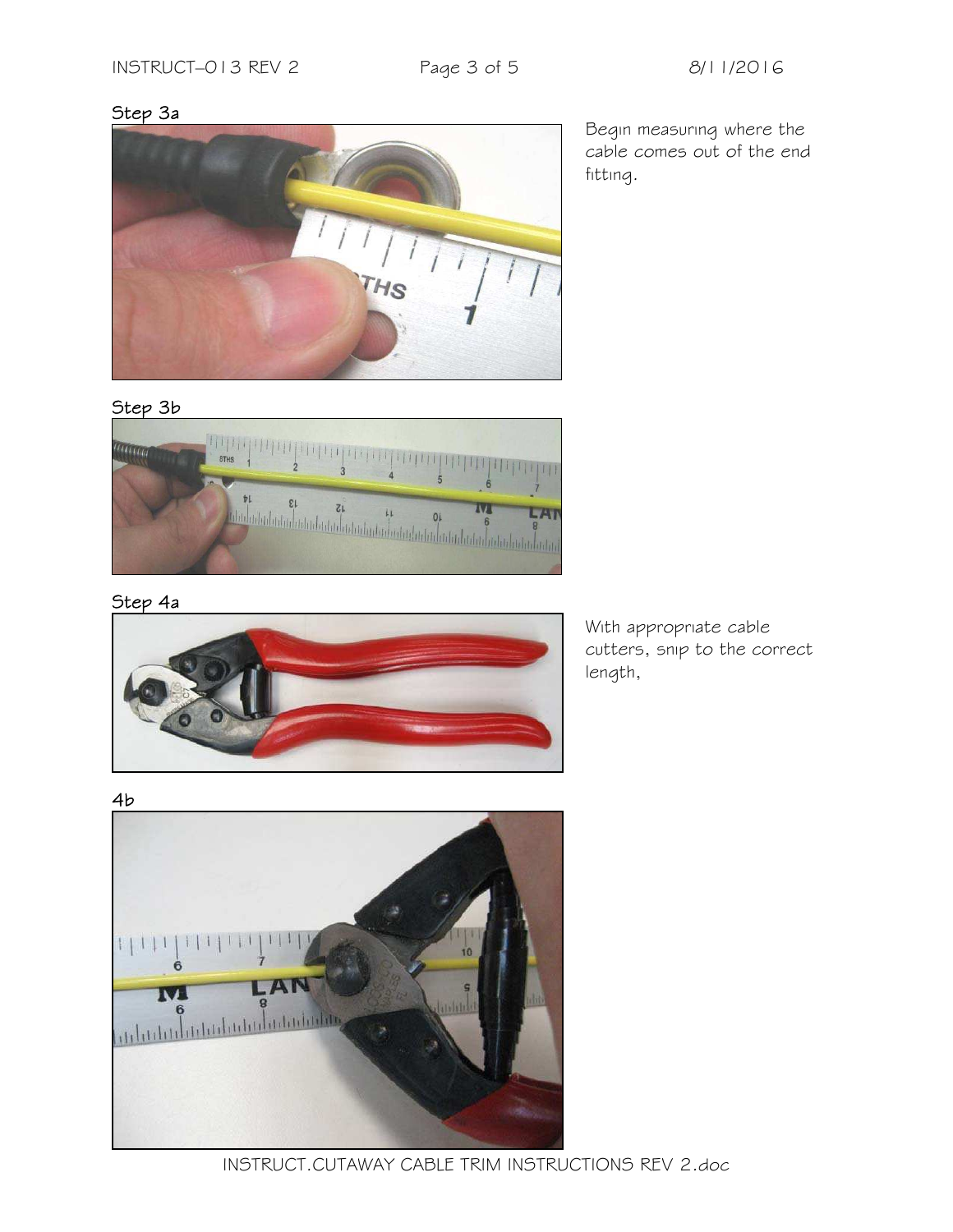#### Step 5



#### Step 6a



To smooth out the cut ends, heat ONLY THE TIPS with a lighter or butane torch till it just begins to mushroom.

### NOTE:

- 1. Proceed very quickly through steps 5-6.
- 2. Steps 5-6 should be practiced before attempting on the handle.

Quickly, firmly grasp the cable just below the heated end.





In one smooth and fluent motion, quickly and repeatedly pull the firmly griped cable completely out rotating it 90° each time.

Reheating up to 3 times may be necessary.